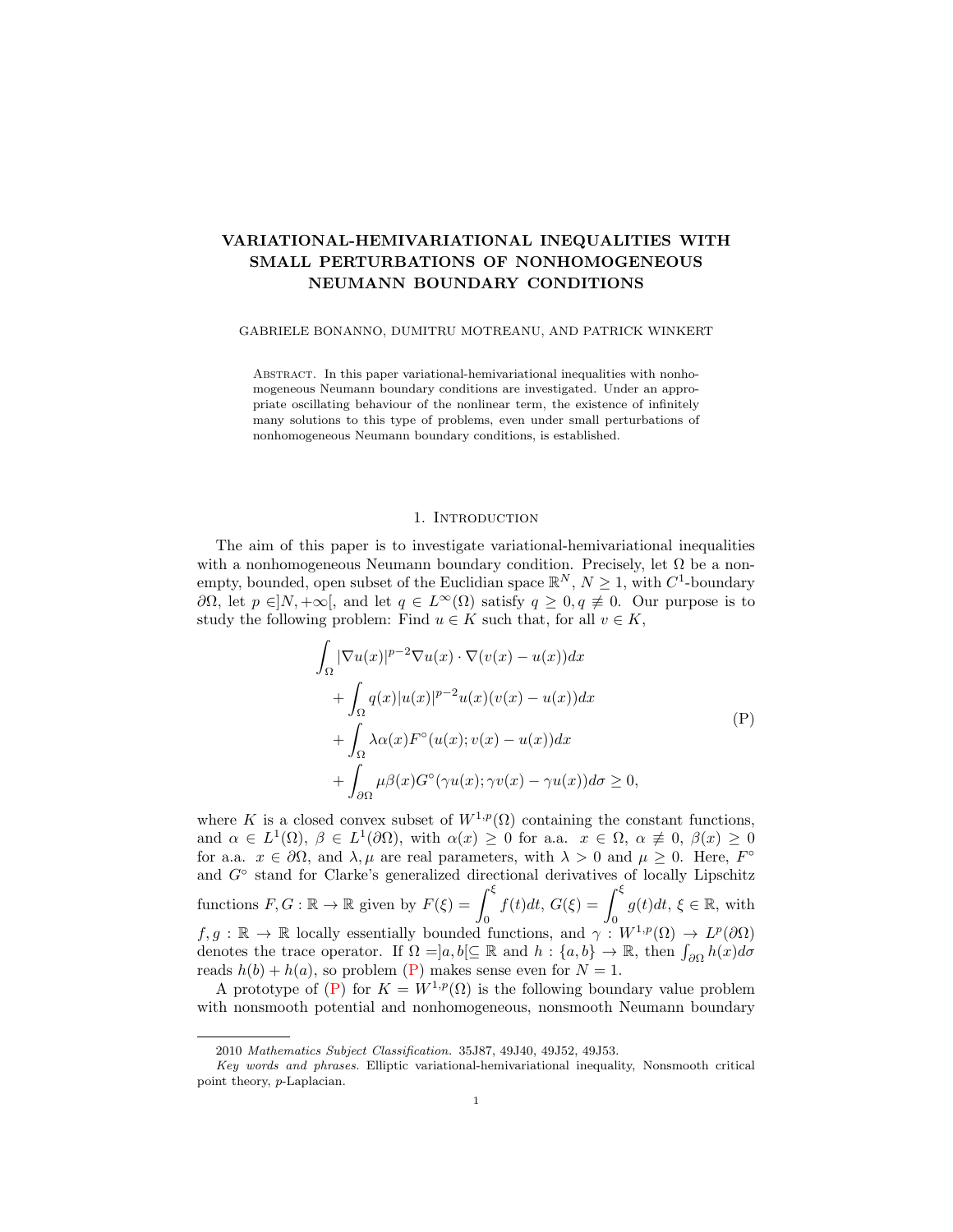condition

<span id="page-1-2"></span>
$$
\begin{cases}\n\Delta_p u - q(x)|u|^{p-2}u \in \lambda \alpha(x)\partial F(u) & \text{in } \Omega, \\
|\nabla u|^{p-2}\frac{\partial u}{\partial \nu} \in -\mu \beta(x)\partial G(\gamma u) & \text{on } \partial \Omega.\n\end{cases} \tag{N}
$$

The main result of this paper is Theorem [3.1,](#page-4-0) which establishes, under an appropriate oscillating behavior of  $F$  and a suitable growth of  $G$  at infinity, the existence of a precise interval for the real parameter  $\lambda$  such that, provided  $\mu$  is small enough, problem [\(P\)](#page-0-0) admits infinitely many solutions. Some consequences and applications are also pointed out (see Theorems [3.2,](#page-8-0) [3.3](#page-9-0) and Section 4). Just as an example, we illustrate the applicability of our approach by stating the following consequence of our results in the special case of ordinary differential equations.

<span id="page-1-0"></span>**Theorem 1.1.** Let  $f : \mathbb{R} \to \mathbb{R}$  be a non-negative, locally essentially bounded function and set  $F(\xi) = \int^{\xi}$ 0  $f(t)$  dt for all  $\xi \in \mathbb{R}$ . Assume that  $\liminf_{\xi \to +\infty}$  $F(\xi)$  $\frac{\zeta^{(s)}}{\xi^{2}} = 0$  and  $\limsup_{\xi \to +\infty}$  $F(\xi)$  $\frac{\zeta}{\zeta^2} = +\infty.$ 

Then, for each non-negative, continuous function  $g : \mathbb{R} \to \mathbb{R}$  such that

<span id="page-1-1"></span>
$$
g_{\infty} := \lim_{t \to +\infty} \frac{g(t)}{t} < +\infty,
$$

and for every  $\mu \in \left]0, \frac{1}{8g_{\infty}}\right[$ , there is a sequence of pairwise distinct functions  $\{u_n\} \subset$  $W^{2,2}(]0,1[)$  such that for all  $n \in \mathbb{N}$  one has

$$
\begin{cases}\n-u''_n(x) + u_n(x) \in [f^-(u_n(x)), f^+(u_n(x))] & \text{for a.a. } x \in ]0,1[ \\
u'_n(0) = \mu g(u_n(0)) & \\
u'_n(1) = -\mu g(u_n(1)), & \n\end{cases}
$$
\n(ON)

where  $f^-(t) = \lim_{\delta \to 0^+} \text{ess} \inf_{|t-z| < \delta} f(z)$  and  $f^+(t) = \lim_{\delta \to 0^+} \text{ess} \sup_{|t-z| < \delta}$ |t−z|<δ  $f(z)$  for all  $t \in \mathbb{R}$ .

Clearly, if  $f$  is a continuous function, then Theorem [1.1](#page-1-0) ensures the existence of infinitely many classical solutions to the Neumann boundary value problem [\(ON\)](#page-1-1). It is worth noticing that our results are completely novel, even for continuous nonlinearities f and g, because of the presence of nonhomogeneous boundary Neumann condition (see  $(N)$ ). We refer to [\[2\]](#page-13-0) and [\[3\]](#page-13-1), and the references therein, for smooth Neumann problems in the homogeneous case. Moreover, we also observe that our results and those of [\[11\]](#page-14-0) are different since in [\[11\]](#page-14-0) the Neumann boundary condition is homogeneous and the type of oscillating behavior at infinity required for  $f$  implies that  $f$  cannot be of constant sign, which is not necessary the case here. Regarding the existence of infinitely many solutions for nonsmooth Neumann-type problems we also mention the paper of Candito  $[5]$  and the work of Kristály-Motreanu (see [\[9\]](#page-13-3)) where in the second paper the authors don't require that  $W^{1,p}(\Omega)$  is continuously embedded into  $C^0(\overline{\Omega})$ . Recently, Kristály-Moroşanu have been described a new competition phenomena between oscillatory and pure power terms (cf. [\[8\]](#page-13-4)) while existence results for variational-hemivariational inequalities of type  $(P)$  were established in [\[15\]](#page-14-1) applying an abstract nonsmooth critical point result given in [\[11\]](#page-14-0).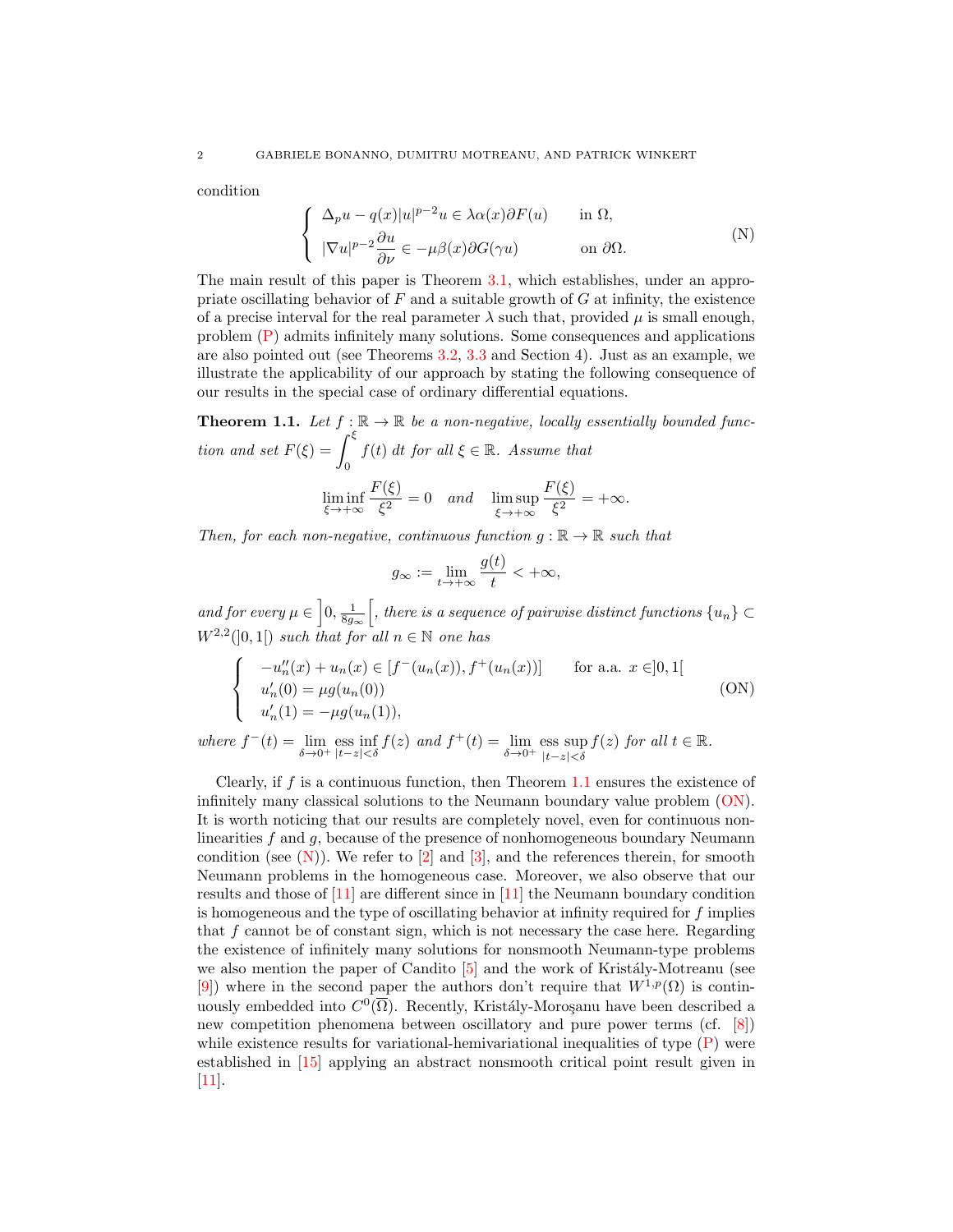## 2. Preliminaries

In this Section we give a brief overview on some prerequisites on nonsmooth analysis which are needed in the sequel. Let  $(X, \|\cdot\|)$  be a real Banach space. We denote by  $X^*$  the dual space of X, while  $\langle \cdot, \cdot \rangle$  stands for the duality pairing between  $X^*$  and X. A function  $h: X \to \mathbb{R}$  is called locally Lipschitz continuous when to every  $x \in X$  there correspond a neighborhood  $V_x$  of x and a constant  $L_x \geq 0$  such that

$$
|h(z) - h(w)| \le L_x ||z - w||, \forall z, w \in V_x.
$$

If  $x, z \in X$ , we write  $h^{\circ}(x; z)$  for the generalized directional derivative of h at the point  $x$  along the direction  $z$ , i.e.,

$$
h^{\circ}(x;z) := \limsup_{w \to x, t \to 0^+} \frac{h(w + tz) - h(w)}{t},
$$

(see [\[7,](#page-13-5) Chapter 2]). If  $h_1, h_2 : X \to \mathbb{R}$  are locally Lipschitz functions, we have

<span id="page-2-1"></span>
$$
(h_1 + h_2)^{\circ}(x, z) \le h_1^{\circ}(x, z) + h_2^{\circ}(x, z), \quad \forall x, z \in X.
$$
 (2.1)

The generalized gradient of the function h at x, denoted by  $\partial h(x)$ , is the set

$$
\partial h(x):=\left\{x^*\in X^*:\,\langle x^*,z\rangle\leq h^\circ(x;z),\;\forall\,z\in X\right\}.
$$

We say that  $x \in X$  is a (generalized) critical point of h when

$$
h^{\circ}(x; z) \ge 0, \quad \forall z \in X,
$$

that clearly means  $0 \in \partial h(x)$  (see [\[6\]](#page-13-6)).

When a non-smooth function  $I : X \to ]-\infty, +\infty]$  is expressed as a sum of a locally Lipschitz function,  $h: X \to \mathbb{R}$ , and a convex, proper and lower semicontinuous function,  $j: X \to ]-\infty, +\infty]$ , that is  $I := h + j$ , a (generalized) critical point of I is every  $u \in X$  such that

$$
h^{\circ}(u; v - u) + j(v) - j(u) \ge 0,
$$

for all  $v \in X$  (see [\[13,](#page-14-2) Chapter 3] and [\[14\]](#page-14-3)).

From now on, assume that X is a reflexive real Banach space,  $\Phi: X \to \mathbb{R}$  is a sequentially weakly lower semicontinuous functional,  $\Upsilon : X \to \mathbb{R}$  is a sequentially weakly upper semicontinuous functional,  $\lambda$  is a positive real parameter,  $j : X \rightarrow$  $[-\infty, +\infty]$  is a convex, proper and lower semicontinuous functional and  $D(i)$  is the effective domain of  $j$ . Write

$$
\Psi := \Upsilon - j
$$
 and  $J_{\lambda} := \Phi - \lambda \Psi = (\Phi - \lambda \Upsilon) + \lambda j$ .

We also assume that  $\Phi$  is coercive and

<span id="page-2-0"></span>
$$
D(j) \cap \Phi^{-1}(]-\infty, r[) \neq \emptyset \tag{2.2}
$$

for all  $r > \inf_X \Phi$ . Moreover, by  $(2.2)$  and provided  $r > \inf_X \Phi$ , we can define

$$
\varphi(r) = \inf_{u \in \Phi^{-1}(\mathcal{I} - \infty, r\mathcal{I})} \frac{\left(\sup_{v \in \Phi^{-1}(\mathcal{I} - \infty, r\mathcal{I})} \Psi(v)\right) - \Psi(u)}{r - \Phi(u)},
$$

$$
\varphi^+ := \liminf_{r \to +\infty} \varphi(r), \quad \varphi^- := \liminf_{r \to (\inf_X \Phi)^+} \varphi(r).
$$

and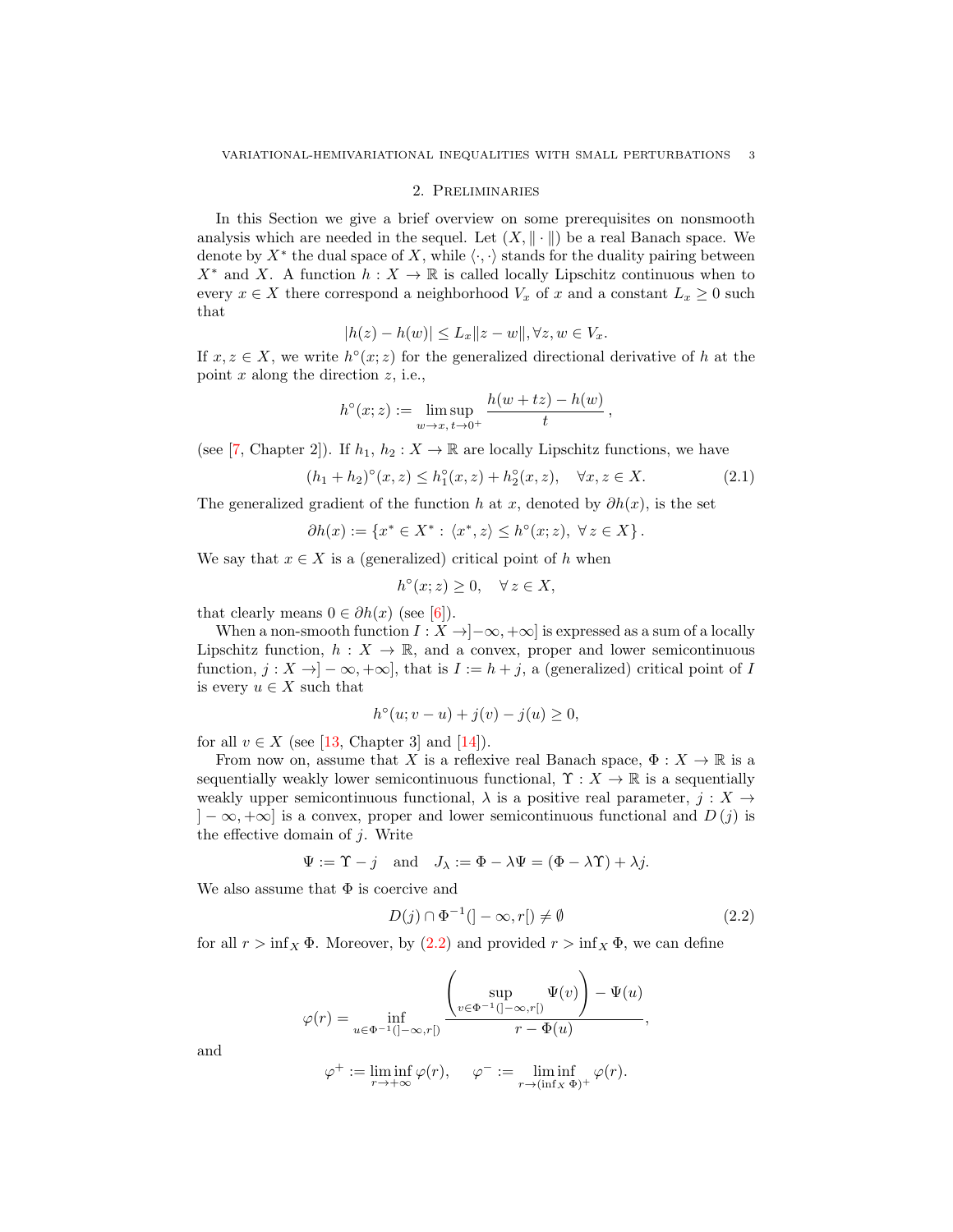Assuming also that  $\Phi$  and  $\Upsilon$  are locally Lipschitz continuous functionals, in [\[4\]](#page-13-7) it is proved the following result, which is a version of  $[11,$  Theorem 1.1.

<span id="page-3-2"></span>**Theorem 2.1.** Under the above assumptions on  $X$ ,  $\Phi$  and  $\Psi$ , one gets:

- (a) If  $\varphi^+ < +\infty$  then, for each  $\lambda \in ]0, \frac{1}{\varphi^+}[$ , the following alternative holds: either
	- (a<sub>1</sub>)  $J_{\lambda}$  possesses a global minimum,
	- or
	- (a<sub>2</sub>) there is a sequence  $\{u_n\}$  of critical points (local minima) of  $J_\lambda$  such that  $\lim_{n\to\infty} \Phi(u_n) = +\infty$ .
- (b) If  $\varphi^-$  < + $\infty$  then, for each  $\lambda \in ]0, \frac{1}{\varphi^-}[,$  the following alternative holds: either
	- (b<sub>1</sub>) there is a global minimum of  $\Phi$  which is also a local minimum of  $J_{\lambda}$ , or
	- (b<sub>2</sub>) there is a sequence  $\{u_n\}$  of critical points (local minima) of  $J_{\lambda}$ , with  $\lim_{n\to\infty} \Phi(u_n) = \inf_X \Phi$ , which weakly converges to a global minimum of Φ.

We recall that the previous theorem is a non-smooth version of the Ricceri's variational principle (see [\[16\]](#page-14-4)).

On the space  $W^{1,p}(\Omega)$  we consider the norm

$$
||u|| := \left(\int_{\Omega} (|\nabla u(x)|^p + q(x)|u(x)|^p) dx\right)^{\frac{1}{p}},
$$

which is equivalent to the usual one (see for instance [\[12,](#page-14-5) Section 1.1.15]). Set

<span id="page-3-0"></span>
$$
c := \sup_{u \in W^{1,p}(\Omega) \setminus \{0\}} \frac{\|u\|_{\infty}}{\|u\|},
$$
\n(2.3)

where  $||u||_{\infty} := \max_{x \in \overline{\Omega}} |u(x)|$ . From [\(2.3\)](#page-3-0) we infer that  $c^p ||q||_1 \geq 1$ . If  $\Omega$  is convex, an explicit upper bound for the constant  $c$  in  $(2.3)$  is

<span id="page-3-3"></span>
$$
c \le 2^{\frac{p-1}{p}} \max \left\{ \frac{1}{\|q\|_1^{\frac{1}{p}}}, \frac{d}{N^{\frac{1}{p}}} \left(\frac{p-1}{p-N} |\Omega| \right)^{\frac{p-1}{p}} \frac{\|q\|_{\infty}}{\|q\|_1} \right\},
$$
(2.4)

where  $|\Omega|$  denotes the Lebesgue measure of the set  $\Omega$  and  $d := \text{diam}(\Omega)$  (see, e.g., [\[1,](#page-13-8) Remark 1]). Finally, we set

$$
A = \liminf_{\xi \to +\infty} \frac{\max(-F(t))}{\xi^p}, \quad B = \limsup_{\xi \to +\infty} \frac{-F(\xi)}{\xi^p},
$$

and

<span id="page-3-1"></span>
$$
\lambda_1 = \frac{\|q\|_1}{\|\alpha\|_1 p B}, \quad \lambda_2 = \frac{1}{\|\alpha\|_1 p c^p A}.
$$
\n(2.5)

## 3. Main Results

Our main result is the following.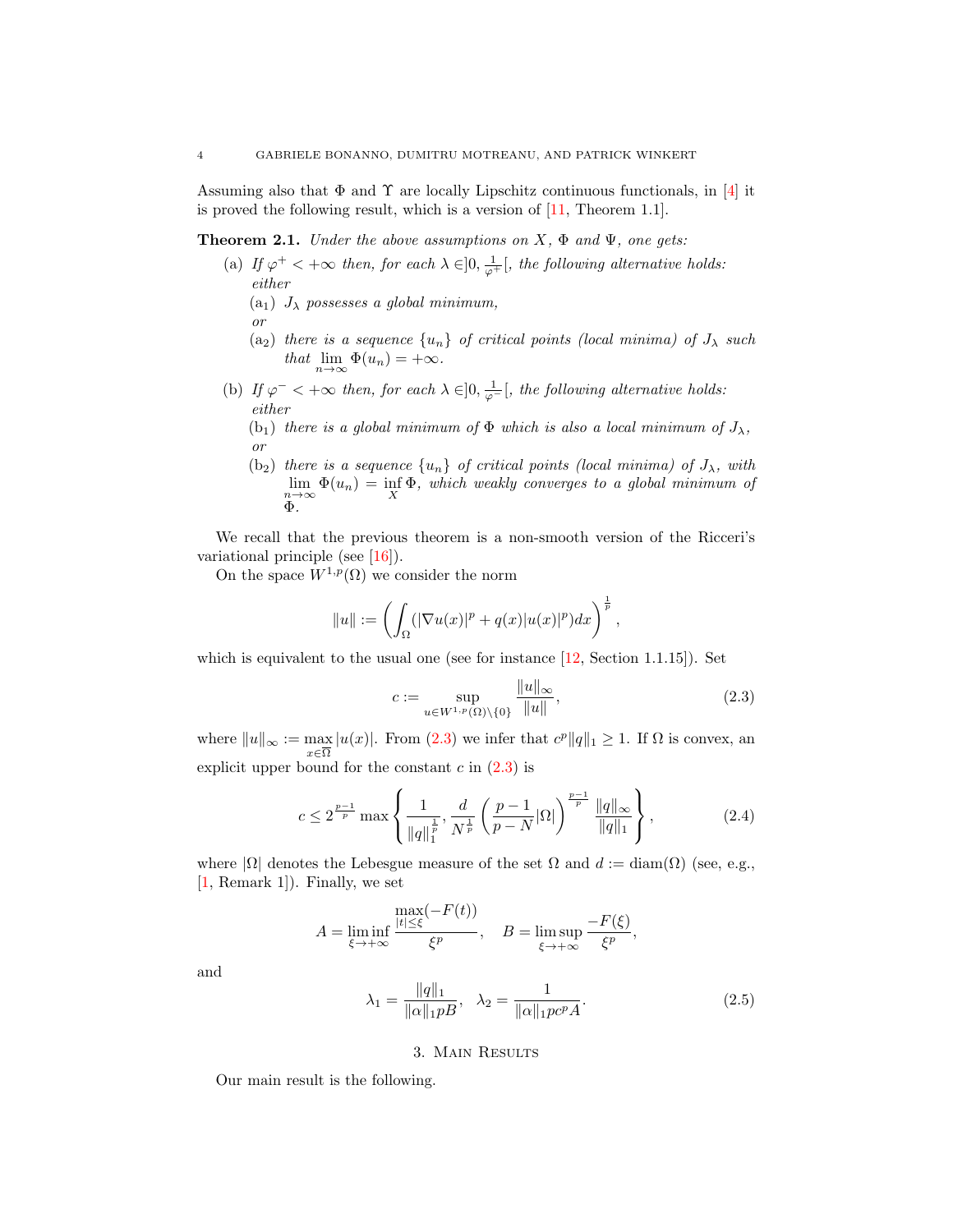<span id="page-4-0"></span>**Theorem 3.1.** Let  $\alpha \in L^1(\Omega)$  and  $\beta \in L^1(\partial \Omega)$  be nonnegative and non-zero functions. Let  $f : \mathbb{R} \to \mathbb{R}$  be a locally essentially bounded function and set  $F(\xi) =$  $\int^{\xi}$ 0  $f(t)$  dt for all  $\xi \in \mathbb{R}$ . Assume that

<span id="page-4-1"></span>
$$
A < \frac{1}{c^p \|q\|_1} B. \tag{3.1}
$$

Then, for each  $\lambda \in ]\lambda_1, \lambda_2[$ , where  $\lambda_1, \lambda_2$  are given by [\(2.5\)](#page-3-1), for each locally essentially bounded function  $g : \mathbb{R} \to \mathbb{R}$ , whose potential  $G(\xi) = \int_{\xi}^{\xi}$ 0  $g(t) dt, \xi \in \mathbb{R}$ satisfies

<span id="page-4-2"></span>
$$
G_{\infty} := \limsup_{\xi \to +\infty} \frac{\max_{|t| \le \xi} (-G(t))}{\xi^p} < +\infty,\tag{3.2}
$$

<span id="page-4-5"></span>
$$
\liminf_{\xi \to +\infty} (-G(\xi)) > -\infty,\tag{3.3}
$$

and for every  $\mu \in [0, \delta],$  where

$$
\delta = \delta_{g,\lambda} := \frac{1}{\beta^* p c^p G_{\infty}} \left( 1 - \frac{\lambda}{\lambda_2} \right), \quad (\delta = +\infty \text{ if } G_{\infty} = 0),
$$

with  $\beta^* = \int_{\partial \Omega} \beta(x) d\sigma$ , problem [\(P\)](#page-0-0) admits a sequence of weak solutions that is unbounded in  $W^{1,p}(\Omega)$ .

*Proof.* Our aim is to apply Theorem [2.1.](#page-3-2) To this end, fix  $\bar{\lambda} \in ]\lambda_1, \lambda_2[$  and let g be a locally essentially bounded function satisfying our assumptions. Since  $\bar{\lambda} < \lambda_2$ , one has  $\delta := \delta_{g,\bar{\lambda}} > 0$ , so we can consider  $0 \leq \bar{\mu} < \delta$ . It follows that  $\bar{\lambda} \| \alpha \|_1 p c^p A +$  $\bar{\mu}\beta^*pc^pG_\infty < 1$ , which implies

<span id="page-4-3"></span>
$$
\bar{\lambda} < \frac{1}{\|\alpha\|_1 pc^p A + \frac{\bar{\mu}}{\bar{\lambda}} \beta^* pc^p G_{\infty}}.\tag{3.4}
$$

Let X be the Sobolev space  $W^{1,p}(\Omega)$  endowed with the norm  $\|\cdot\|$ . For any  $u \in X$ , set

$$
\Phi(u) := \frac{1}{p} ||u||^p, \qquad \Upsilon(u) := \int_{\Omega} \alpha(x) [-F(u(x))] dx + \frac{\bar{\mu}}{\bar{\lambda}} \int_{\partial \Omega} \beta(x) [-G(\gamma u(x)] d\sigma,
$$

$$
j(u) = \begin{cases} 0, & \text{if } u \in K, \\ +\infty, & \text{otherwise,} \end{cases} \qquad \Psi(u) := \Upsilon(u) - j(u), \qquad J_{\lambda}(u) := \Phi(u) - \lambda \Psi(u).
$$

Therefore,

<span id="page-4-4"></span>
$$
J_{\bar{\lambda}}(u) = \frac{1}{p} ||u||^p + \bar{\lambda} \int_{\Omega} \alpha(x) F(u(x)) dx + \bar{\mu} \int_{\partial \Omega} \beta(x) G(\gamma u(x) d\sigma + \bar{\lambda} j(u)), \quad (3.5)
$$

for all  $u \in X$ . Now, we claim that  $\varphi^+ < +\infty$ . Let  $\{\rho_n\}$  be a real sequence such that  $\lim_{n \to +\infty} \rho_n = +\infty$  and

$$
\lim_{n \to +\infty} \frac{\max\limits_{|t| \le \rho_n} (-F(t))}{\rho_n^p} = A.
$$

Denote  $r_n = \frac{1}{n}$ p  $\int$ c  $\int_{0}^{p}$  and let  $v \in \Phi^{-1}([-\infty, r_n])$ . Then, taking into account that  $||v||^p < pr_n$  and  $||v||_{\infty} \le c||v||$ , one has  $|v(x)| \le \rho_n$  for every  $x \in \Omega$ . Therefore, it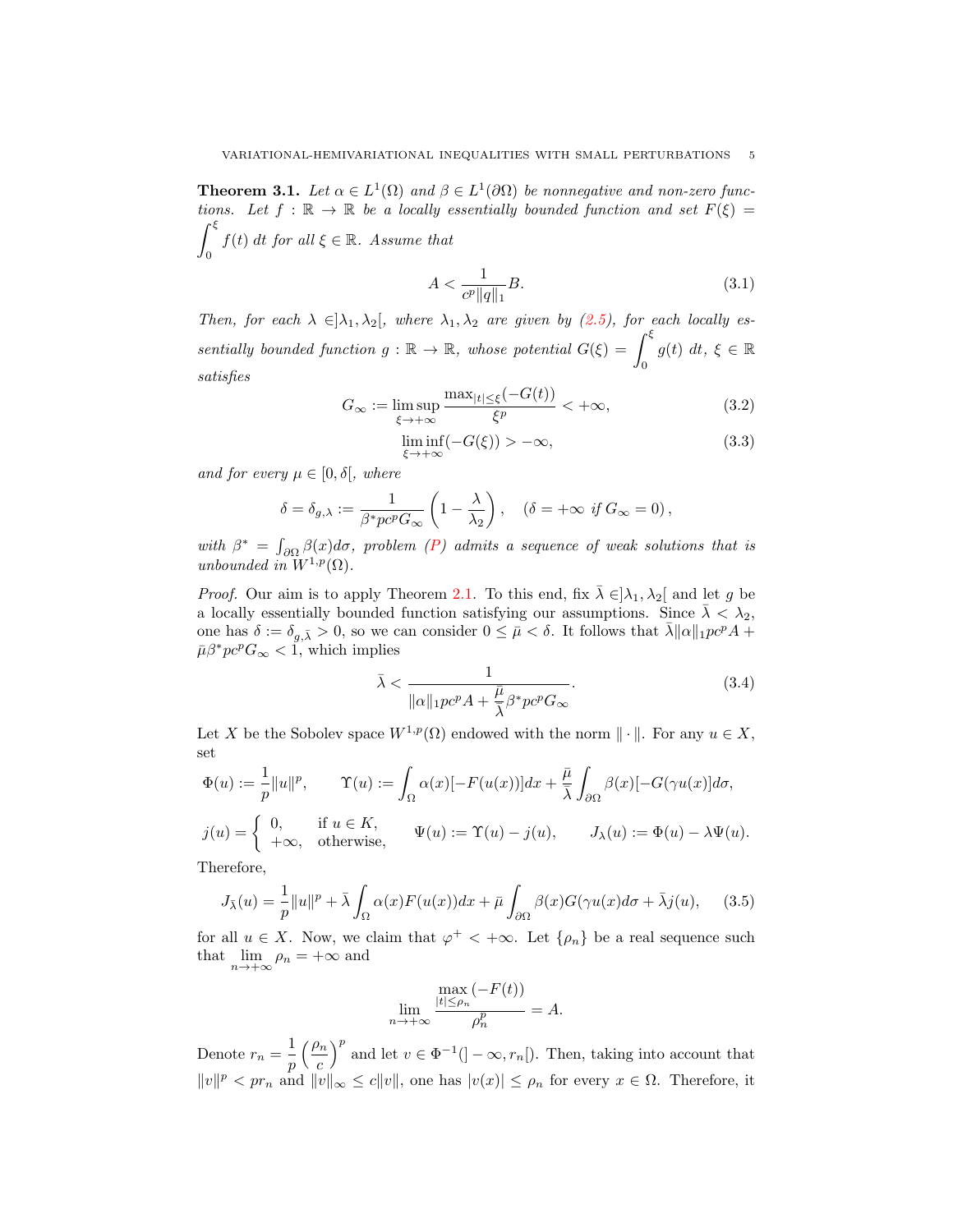follows

$$
\varphi(r_n) \leq \frac{\sup}{\|w\|^p \leq pr_n} \left( \int_{\Omega} \alpha(x) [-F(w(x))] dx + \frac{\bar{\mu}}{\bar{\lambda}} \int_{\partial \Omega} \beta(x) [-G(\gamma w(x)] d\sigma - j(w)] \right)
$$
  

$$
\leq \frac{\|\alpha\|_1 \max_{|t| \leq \rho_n} (-F(t)) + \frac{\bar{\mu}}{\bar{\lambda}} \beta^* \max_{|t| \leq \rho_n} (-G(t))}{r_n}
$$
  

$$
= pc^p \|\alpha\|_1 \frac{\max_{|t| \leq \rho_n} (-F(t))}{\rho_n^p} + pc^p \frac{\bar{\mu}}{\bar{\lambda}} \beta^* \frac{\max_{|t| \leq \rho_n} (-G(t))}{\rho_n^p}.
$$

Hence,  $\varphi^+ \leq \limsup_{n \to +\infty} \varphi(r_n) \leq pc^p ||\alpha||_1 A + pc^p \frac{\bar{\mu}}{\bar{\lambda}} \beta^* G_{\infty}$ . From [\(3.1\)](#page-4-1) and [\(3.2\)](#page-4-2) we obtain

$$
\varphi^+<+\infty,
$$

and our claim is proved. Moreover, taking into account  $(3.4)$ , we get

$$
\bar{\lambda}<\frac{1}{\varphi^+}.
$$

Next, we show that the function  $J_{\bar{\lambda}}$  in [\(3.5\)](#page-4-4) is unbounded from below. Let  $\{d_n\}$ be a real sequence such that  $\lim_{n \to +\infty} d_n = +\infty$  and

<span id="page-5-0"></span>
$$
\lim_{n \to +\infty} \frac{(-F(d_n))}{d_n^p} = B.
$$
\n(3.6)

Set  $w_n(x) = d_n$  for all  $x \in \Omega$  and  $n \in \mathbb{N}$ . Clearly,  $w_n \in K \subset W^{1,p}(\Omega)$  for each  $n\in\mathbb{N}.$  We see that

$$
||w_n||^p = d_n^p ||q||_1
$$

and

$$
\Phi(w_n) - \bar{\lambda}\Psi(w_n)
$$
\n
$$
= \frac{\|w_n\|^p}{p} - \bar{\lambda} \left( \int_{\Omega} \alpha(x) [-F(w_n(x))] dx + \frac{\bar{\mu}}{\bar{\lambda}} \int_{\partial \Omega} \beta(x) [-G(\gamma w_n(x)] d\sigma \right) + \bar{\lambda}j(w_n)
$$
\n
$$
= \frac{d_n^p \|q\|_1}{p} - \bar{\lambda} \left( \|\alpha\|_1 (-F(d_n)) + \frac{\bar{\mu}}{\bar{\lambda}} \beta^*(-G(d_n)) \right),
$$

thus

<span id="page-5-1"></span>
$$
J_{\bar{\lambda}}(w_n) = \frac{d_n^p ||q||_1}{p} - \bar{\lambda} \left( ||\alpha||_1(-F(d_n)) + \frac{\bar{\mu}}{\bar{\lambda}} \beta^*(-G(d_n)) \right). \tag{3.7}
$$

If  $B < +\infty$ , by  $(2.5)$  and since  $\bar{\lambda} > \lambda_1$ , we can take  $\epsilon \in \left]0, B - \frac{\|q\|_1}{\|q\|_1}$  $\overline{p\|\alpha\|_1\bar\lambda}$  $\left[ . \right.$  From [\(3.6\)](#page-5-0) there exists  $\nu_{\epsilon}$  such that

$$
-F(d_n) > (B - \epsilon)d_n^p, \quad \forall n > \nu_{\epsilon}.
$$

Combining with [\(3.7\)](#page-5-1), one has

$$
J_{\bar{\lambda}}(w_n) < d_n^p \left( \frac{\|q\|_1}{p} - \bar{\lambda} \|\alpha\|_1 (B - \epsilon) \right) - \bar{\mu} \beta^* (-G(d_n)).
$$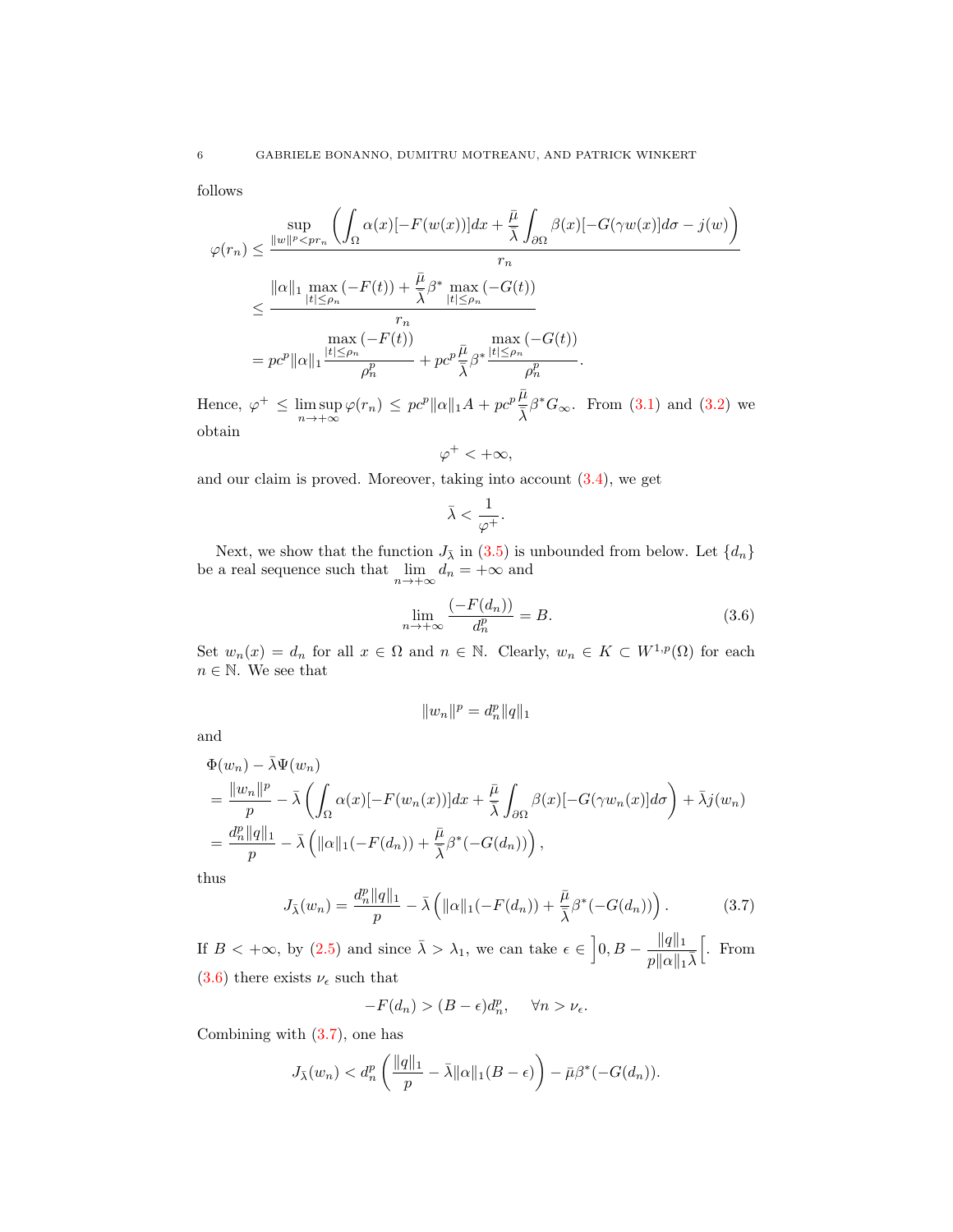Since  $\frac{\|q\|_1}{p} - \bar{\lambda} \|\alpha\|_1(B - \epsilon) < 0$  and, as known from  $(3.3)$ ,  $\{(-G(d_n))\}$  is bounded from below, it follows that  $\lim_{n \to +\infty} J_{\bar{\lambda}}(w_n) = -\infty$ . If  $B = +\infty$ , fix  $M > \frac{\|q\|_1}{p\|\alpha\|_1 \bar{\lambda}}$ . Then from  $(3.6)$  there exists  $\nu_M$  such that

$$
(-F(d_n)) > Md_n^p, \quad \forall n > \nu_M.
$$

Arguing as before, one obtains

$$
J_{\bar{\lambda}}(w_n) < d_n^p \left( \frac{\|q\|_1}{p} - \bar{\lambda} \|\alpha\|_1 M \right) - \bar{\mu} \beta^*(-G(d_n)).
$$

By the choice of M, we have  $\lim_{n \to +\infty} J_{\bar{\lambda}}(w_n) = -\infty$ , which completes the proof that  $J_{\bar{\lambda}}$  is unbounded from below. Then, from part (a) of Theorem [2.1,](#page-3-2) we know that the function  $J_{\overline{\lambda}}$  admits a sequence of critical points  $\{\overline{u}_n\} \subset X$  such that  $\|\overline{u}_n\| \to \infty$ as  $n \to \infty$ . The fact that  $\overline{u}_n \in X$  is a critical point of  $J_{\overline{\lambda}}$  reads as

<span id="page-6-0"></span>
$$
(\Phi - \bar{\lambda}\Upsilon)^{\circ}(\overline{u}_n; v - \overline{u}_n) + \bar{\lambda}j(v) - \bar{\lambda}j(\overline{u}_n) \ge 0 \text{ for all } v \in X.
$$
 (3.8)

It remains to prove that  $\overline{u}_n$  solves problem [\(P\)](#page-0-0). From [\(3.8\)](#page-6-0) it follows that  $\overline{u}_n \in K$ and

<span id="page-6-1"></span>
$$
(\Phi - \bar{\lambda}\Upsilon)^{\circ}(\overline{u}_n; v - \overline{u}_n) \ge 0 \text{ for all } v \in K. \tag{3.9}
$$

By  $(3.9)$  and  $(2.1)$  we infer that

<span id="page-6-2"></span>
$$
\Phi'(\overline{u}_n; v - \overline{u}_n) + \overline{\lambda}(-\Upsilon)^{\circ}(\overline{u}_n; v - \overline{u}_n) \ge 0 \text{ for all } v \in K
$$

or, equivalently,

$$
\int_{\Omega} |\nabla \overline{u}_n(x)|^{p-2} \nabla \overline{u}_n(x) \cdot \nabla (v(x) - \overline{u}_n(x)) dx \n+ \int_{\Omega} q(x) |\overline{u}_n(x)|^{p-2} \overline{u}_n(x) (v(x) - \overline{u}_n(x)) dx \n+ \overline{\lambda}(-\Upsilon)^{\circ} (\overline{u}_n, v - \overline{u}_n) \ge 0, \quad \forall v \in K.
$$
\n(3.10)

By using  $(2.1)$  and formula  $(2)$  on p. 77 in  $[7]$ , we have

$$
\bar{\lambda}(-\Upsilon)^{\circ}(\overline{u}_n; v - \overline{u}_n)
$$
\n
$$
\leq \bar{\lambda} \int_{\Omega} \alpha(x) F^{\circ}(\overline{u}_n(x); v(x) - \overline{u}_n(x)) dx + \bar{\mu} \int_{\partial \Omega} \beta(x) G^{\circ}(\gamma \overline{u}_n(x); \gamma v(x) - \gamma \overline{u}_n(x)) d\sigma.
$$

Inserting this into  $(3.10)$  leads to

$$
\int_{\Omega} |\nabla \overline{u}_n(x)|^{p-2} \nabla \overline{u}_n(x) \cdot \nabla (v(x) - \overline{u}_n(x)) dx
$$

$$
+ \int_{\Omega} q(x) |\overline{u}_n(x)|^{p-2} \overline{u}_n(x) (v(x) - \overline{u}_n(x)) dx
$$

$$
+ \overline{\lambda} \left[ \int_{\Omega} \alpha(x) F^{\circ}(\overline{u}_n(x); v(x) - \overline{u}_n(x)) dx \right.
$$

$$
+ \frac{\overline{\mu}}{\overline{\lambda}} \int_{\partial \Omega} \beta(x) G^{\circ}(\gamma \overline{u}_n(x); \gamma v(x) - \gamma \overline{u}_n(x)) d\sigma \right] \ge 0
$$

for every  $v \in K$ , which completes the proof.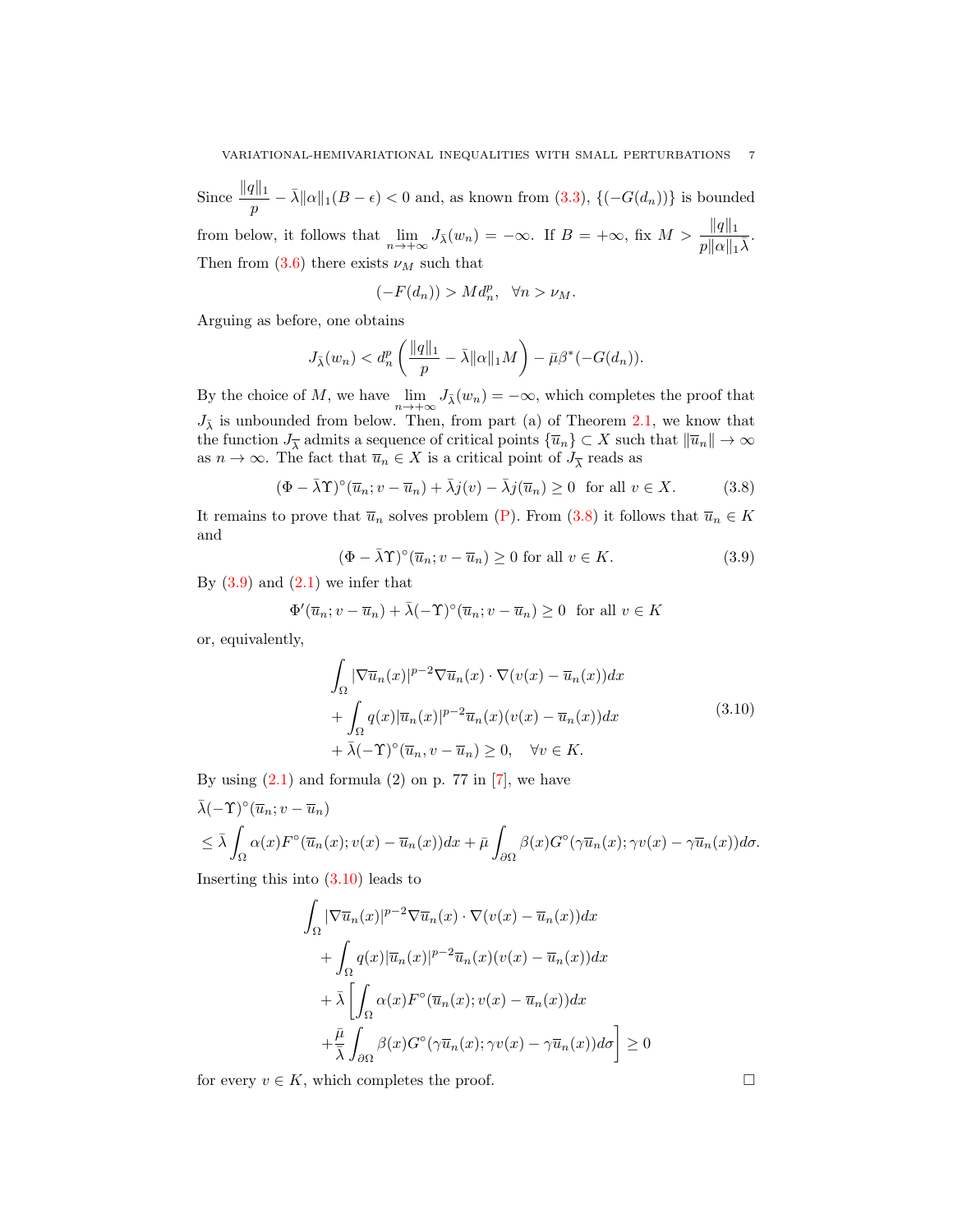The solutions obtained in Theorem [3.1](#page-4-0) for problem  $(P)$  corresponding to the parameters  $\lambda$  and  $\overline{\mu}$  are local minima of the functional  $J_{\overline{\lambda}}$  in [\(3.5\)](#page-4-4) which is associated to [\(P\)](#page-0-0). The following corollary demonstrates that, if the functional  $J_{\overline{\lambda}}$  satisfies the Palais-Smale condition, there are solutions to  $(P)$  which are not local minima of  $J_{\overline{\lambda}}$ .

Corollary 3.1. Under the hypotheses of Theorem [3.1,](#page-4-0) assume in addition that

<span id="page-7-1"></span>
$$
\min\{F(t) - \frac{1}{s}(-F)^{0}(t; t), G(t) - \frac{1}{s}(-G)^{0}(t; t)\} \ge -c_{1}|t|^{\theta} - d_{1} \text{ for all } t \in \mathbb{R}, (3.11)
$$

with constants  $1 \leq \theta < p < s$  and  $c_1, d_1 \geq 0$ . Let  $u \in W^{1,p}(\Omega)$  be a solution provided by Theorem [3.1](#page-4-0) for [\(P\)](#page-0-0) corresponding to  $\bar{\lambda} \in ]\lambda_1, \lambda_2[$  and  $0 \leq \bar{\mu} < \delta$ , so u is a local minimum of the functional  $J_{\overline{\lambda}}$  in [\(3.5\)](#page-4-4). If u is isolated, there exists another solution  $w \in W^{1,p}(\Omega)$  for  $(P)$  corresponding to  $\overline{\lambda}$  and  $\overline{\mu}$  which is not a local minimum of  $J_{\overline{\lambda}}$ .

*Proof.* Let us check that the functional  $J_{\overline{\lambda}} : W^{1,p}(\Omega) \to ]-\infty, +\infty]$  given in [\(3.5\)](#page-4-4) satisfies the Palais-Smale condition in the sense of  $[13, p. 64]$  $[13, p. 64]$ . This amounts to saying that whenever a sequence  $\{u_n\} \subset K$  is such that  $J(u_n)$  is bounded and

<span id="page-7-0"></span>
$$
J^0_{\overline{\lambda}}(u_n; v - u_n) \ge -\varepsilon_n \|v - u_n\| \text{ for all } v \in K,
$$
\n(3.12)

with  $\varepsilon_n \to 0^+$ , contains a convergent subsequence. Setting  $v = 0$  in [\(3.12\)](#page-7-0) and combining with the inequality  $J_{\overline{\lambda}}(u_n) \leq M$ , for a constant  $M > 0$ , yield

$$
\left(\frac{1}{p} - \frac{1}{s}\right) \|u_n\|^p + \bar{\lambda} \int_{\Omega} \alpha(x) [F(u_n(x)) - \frac{1}{s}(-F)^0(u_n; u_n)] dx
$$
  
+  $\bar{\mu} \int_{\partial \Omega} \beta(x) [G(\gamma u_n(x)) - \frac{1}{s}(-G)^0(\gamma u_n; \gamma u_n)] d\sigma \le M + \frac{\varepsilon_n}{s} \|u_n\|.$ 

Using hypothesis [\(3.11\)](#page-7-1), it is straightforward to prove that the sequence  $\{u_n\}$  is bounded in  $W^{1,p}(\Omega)$ . Furthermore, since  $-\Delta_p$  on  $W^{1,p}(\Omega)$  fulfills the  $(S_+)$  property, by handling  $(3.12)$  we find that  $\{u_n\}$  contains a convergent subsequence, so the Palais-Smale condition for the functional  $J_{\overline{\lambda}}$  is satisfied. We are thus in a position to apply [\[10,](#page-14-6) Theorem 4.2] to the functional  $J_{\overline{\lambda}}$  from which we achieve the desired  $\Box$ conclusion.

Remark 3.1. Relation [\(2.4\)](#page-3-3) is useful to verify inequality [\(3.1\)](#page-4-1) and to estimate the numbers  $\lambda_2$  and  $\delta$  in Theorem [3.1](#page-4-0) provided the bounded domain  $\Omega$  is convex.

<span id="page-7-2"></span>**Remark 3.2.** Actually, Theorem [3.1](#page-4-0) ensures that the sequence  ${\bar{u}}_n$  of solutions of problem  $(P)$  satisfies the following sharper inequality:

$$
\int_{\Omega} |\nabla \overline{u}_n(x)|^{p-2} \nabla \overline{u}_n(x) \cdot \nabla (v(x) - \overline{u}_n(x)) dx
$$
  
+ 
$$
\int_{\Omega} q(x) |\overline{u}_n(x)|^{p-2} \overline{u}_n(x) (v(x) - \overline{u}_n(x)) dx
$$
  
+ 
$$
\overline{\lambda} U^{\circ} (\overline{u}_n; v - \overline{u}_n) + \overline{\mu} V^{\circ} (\overline{u}_n; v - \overline{u}_n) \ge 0, \quad \forall v \in K,
$$

where  $U(u) = \int_{\Omega} \alpha(x) F(u(x)) dx$  and  $V(u) = \int_{\partial \Omega} \beta(x) G(\gamma u(x)) d\sigma$  for all  $u \in$  $W^{1,p}(\Omega)$ .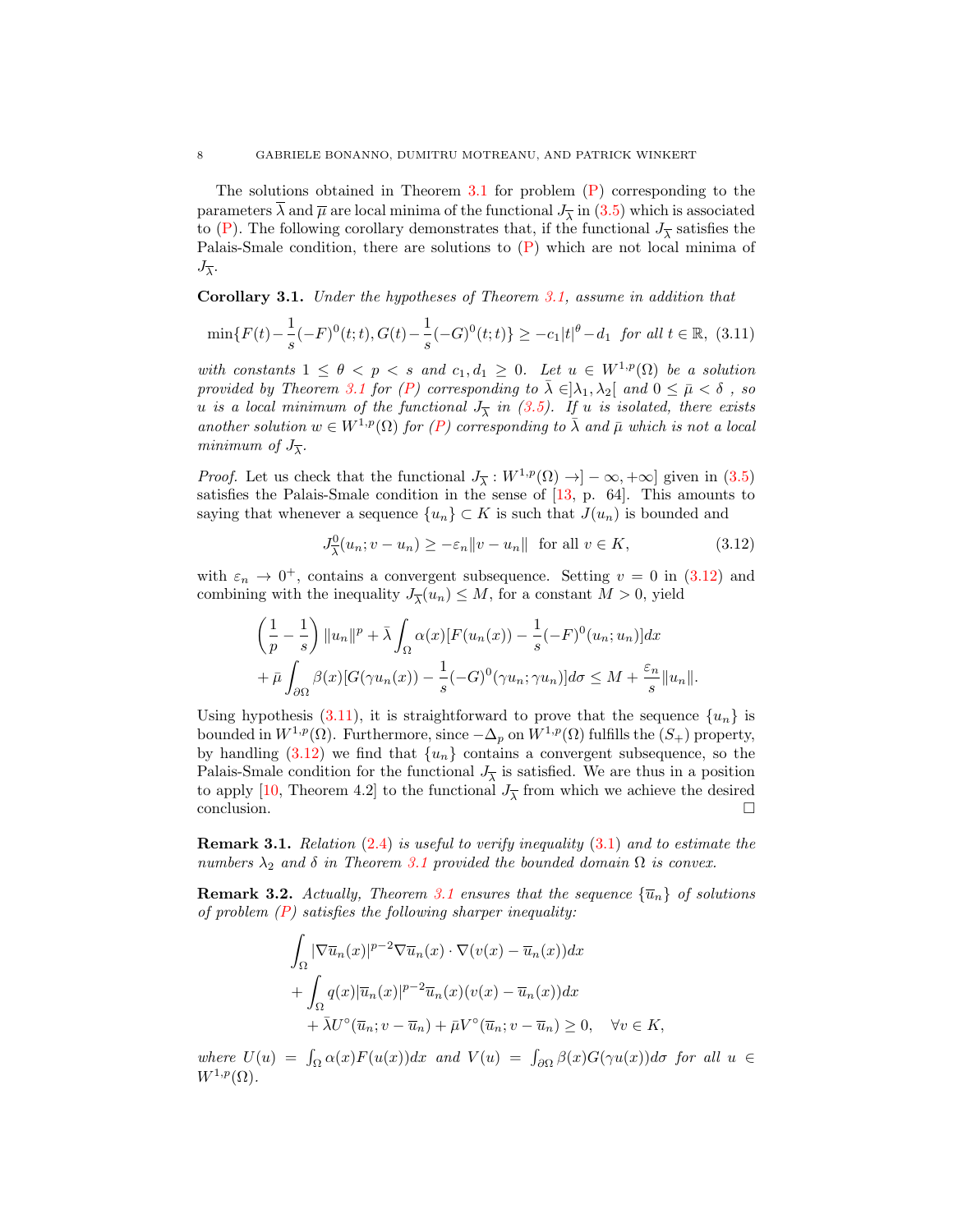Remark 3.3. In Theorem [3.1](#page-4-0) the function g may not have an oscillating behaviour at infinity (see, for instance, Example [4.1](#page-13-9) where  $g(u) = \sqrt{|u|}$ ). On the other hand, g must satisfy [\(3.2\)](#page-4-2), namely it must have a suitable growth at infinity. It is worth noticing that when  $(3.2)$  fails, that is,

<span id="page-8-2"></span>
$$
\limsup_{\xi \to +\infty} \frac{\max_{|t| \le \xi} (-G(t))}{\xi^p} = +\infty, \tag{3.13}
$$

the existence of infinitely many solutions to  $(P)$  can be again quaranteed, provided that

<span id="page-8-3"></span>
$$
G_{\infty}^{-} := \liminf_{\xi \to +\infty} \frac{\max_{|t| \le \xi} (-G(t))}{\xi^p} < +\infty,\tag{3.14}
$$

(for which g is then oscillating at infinity) and assuming that f, possibly even not oscillating at infinity, satisfies the following conditions:

<span id="page-8-1"></span>
$$
B_{+} := \limsup_{\xi \to +\infty} \frac{\max\left(-F(t)\right)}{\xi^{p}} < +\infty, \qquad \liminf_{\xi \to +\infty} \left(-F(t)\right) > -\infty. \tag{3.15}
$$

To be precise, the following result holds: Let  $\alpha$ ,  $\beta$ , f be as in the statement of The-orem [3.1](#page-4-0) and assume that f satisfies [\(3.15\)](#page-8-1). Then, for each  $\lambda \in \left]0, \frac{1}{\lambda \in \mathbb{R}^n}\right]$  $||\alpha||_1 pc^p B_+$  $\left[\right,$ for each locally essentially bounded function  $g : \mathbb{R} \to \mathbb{R}$  satisfying  $(3.13)$  and  $(3.14)$ , and for each  $\mu \in [0, \delta]$ , where

$$
\delta := \delta_{g,\lambda} := \frac{1}{\beta^* p c^p G_{\infty}^-} \left( 1 - \lambda \| \alpha \|_1 p c^p B_+ \right), \quad \left( \delta = +\infty \text{ if } G_{\infty}^- = 0 \right),
$$

the problem [\(P\)](#page-0-0) admits a sequence of weak solutions which is unbounded in  $W^{1,p}(\Omega)$ .

Now we point out two significant special cases of Theorem [3.1.](#page-4-0)

<span id="page-8-0"></span>**Theorem 3.2.** Let  $\alpha \in L^1(\Omega)$  and  $\beta \in L^1(\partial\Omega)$  be nonnegative and non-zero. Let  $f : \mathbb{R} \to \mathbb{R}$  be a non-positive, locally essentially bounded function, and set  $F(\xi) = \int^{\xi}$ 0  $f(t)$  dt for every  $\xi \in \mathbb{R}$ . Assume that

<span id="page-8-4"></span>
$$
\liminf_{\xi \to +\infty} \frac{-F(\xi)}{\xi^p} < \frac{1}{c^p \|q\|_1} \limsup_{\xi \to +\infty} \frac{-F(\xi)}{\xi^p}.\tag{3.16}
$$

Then, for each  $\lambda \in ]\lambda_1, \lambda_2[$ , where  $\lambda_1, \lambda_2$  are given by [\(2.5\)](#page-3-1), for each non-positive, locally essentially bounded function  $g : \mathbb{R} \to \mathbb{R}$ , whose potential  $G(\xi) = \int^{\xi}$ 0  $g(t) dt$ ,  $\xi \in \mathbb{R}$ , satisfies

$$
G_{\infty} := \limsup_{\xi \to +\infty} \frac{-G(\xi)}{\xi^p} < +\infty,
$$

and for every  $\mu \in [0, \delta]$ , where

$$
\delta = \delta_{g,\lambda} := \frac{1}{(\int_{\partial\Omega} \beta(x) d\sigma) p c^p G_{\infty}} \left(1 - \lambda ||\alpha||_1 p c^p \liminf_{\xi \to +\infty} \frac{(-F(\xi))}{\xi^p}\right),
$$

problem [\(P\)](#page-0-0) admits a sequence of weak solutions that is unbounded in  $W^{1,p}(\Omega)$ .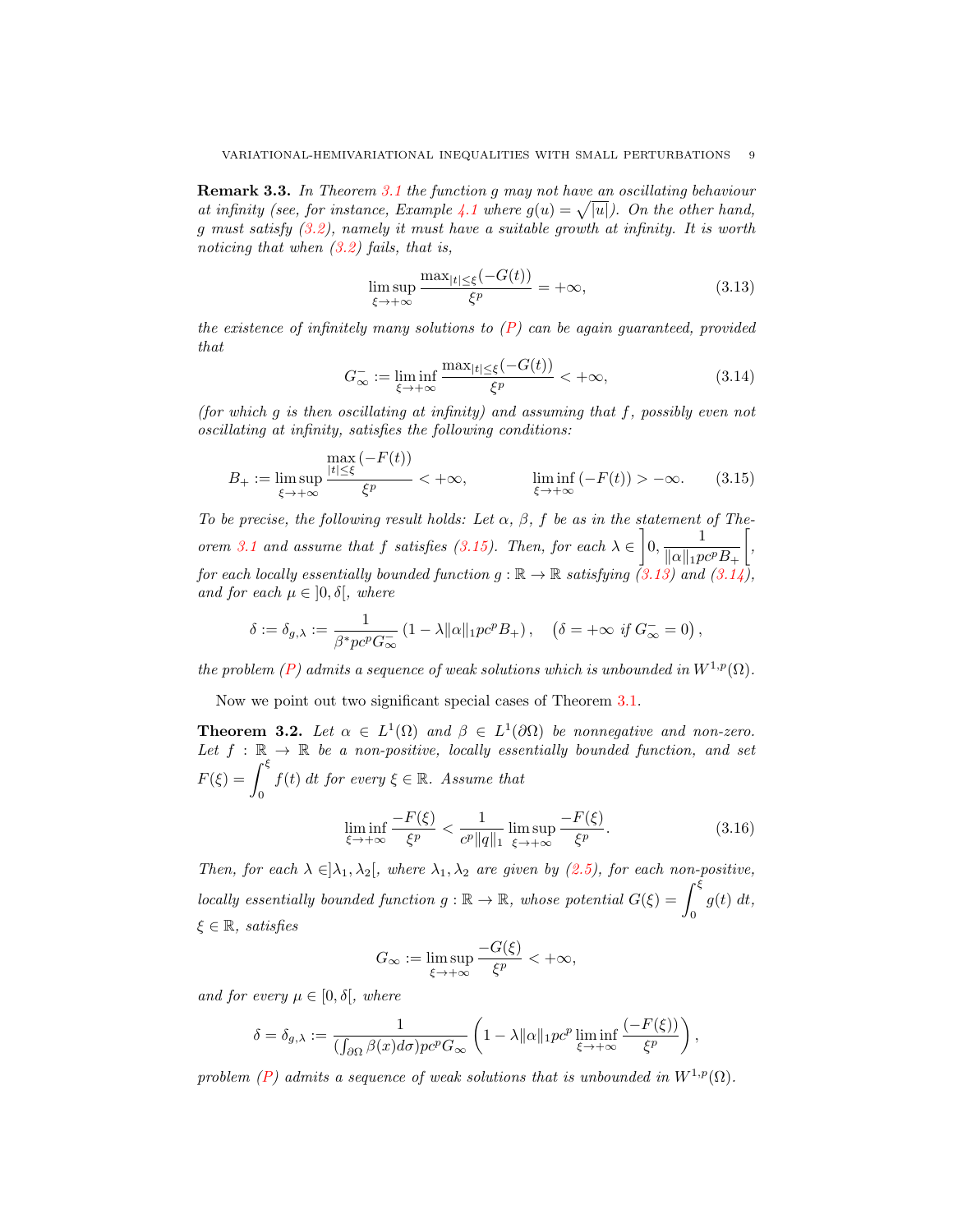Remark 3.4. In Theorem [3.2](#page-8-0) the assumption [\(3.16\)](#page-8-4) can be written

<span id="page-9-1"></span>
$$
\liminf_{\xi \to +\infty} \frac{F(\xi)}{\xi^p} < c^p \|q\|_1 \limsup_{\xi \to +\infty} \frac{F(\xi)}{\xi^p},
$$

as well as

$$
]\lambda_1, \lambda_2[ = \left]-\frac{\|q\|_1}{\|\alpha\|_1 p \liminf_{\xi \to +\infty} \frac{F(\xi)}{\xi^p}}, -\frac{1}{\|\alpha\|_1 p c^p \limsup_{\xi \to +\infty} \frac{F(\xi)}{\xi^p}}\right[
$$

and

$$
\delta = -\frac{1}{(\int_{\partial\Omega}\beta(x)d\sigma)pc^p\left(\liminf_{\xi\to+\infty}\frac{G(\xi)}{\xi^p}\right)}\left(1+\lambda\|\alpha\|_1pc^p\limsup_{\xi\to+\infty}\frac{F(\xi)}{\xi^p}\right).
$$

<span id="page-9-0"></span>**Theorem 3.3.** Let  $\alpha \in L^1(\Omega)$  and  $\beta \in L^1(\partial \Omega)$  be nonnegative and non-zero. Let  $f : \mathbb{R} \to \mathbb{R}$  be a non-positive, locally essentially bounded function and set  $F(\xi) =$  $\int^{\xi}$ 0  $f(t)$  dt for every  $\xi \in \mathbb{R}$ . Assume that

$$
\liminf_{\xi \to +\infty} \frac{-F(\xi)}{\xi^p} = 0 \quad and \quad \limsup_{\xi \to +\infty} \frac{-F(\xi)}{\xi^p} = +\infty.
$$

Then, for each non-positive, locally essentially bounded function  $g : \mathbb{R} \to \mathbb{R}$  such that

$$
g_{\infty} := \lim_{\xi \to +\infty} \frac{-g(\xi)}{\xi^{p-1}} < +\infty,
$$

and for every  $\mu \in [0, \delta],$  where

$$
\delta=\delta_g:=\frac{1}{(\int_{\partial\Omega}\beta(x)d\sigma)c^pg_\infty}
$$

,

there is an unbounded sequence  $\{u_n\} \subset W^{1,p}(\Omega)$  such that

$$
\int_{\Omega} |\nabla u_n(x)|^{p-2} \nabla u_n(x) \cdot \nabla (v(x) - u_n(x)) dx
$$

$$
+ \int_{\Omega} q(x) |u_n(x)|^{p-2} u_n(x) (v(x) - u_n(x)) dx
$$

$$
+ \int_{\Omega} \alpha(x) F^{\circ} (u_n(x); (v(x) - u_n(x))) dx
$$

$$
+ \mu \int_{\partial \Omega} \beta(x) G^{\circ} (\gamma u_n(x); (\gamma v(x) - \gamma u_n(x))) d\sigma \ge 0
$$

for all  $v \in K$ .

Remark 3.5. We explicitly observe that in Theorem [3.1](#page-4-0) no symmetry assumptions on the nonlinear term is done. On the other hand, the case  $N \leq p$  cannot be studied by this method since the embedding of  $W^{1,p}(\Omega)$  in  $C^0(\overline{\Omega})$  fails and  $\varphi^+$  cannot be upper estimated, without further assumptions on the nonlinear term.

Remark 3.6. An example of application of previous results is given in the next section (see Example [4.1\)](#page-13-9).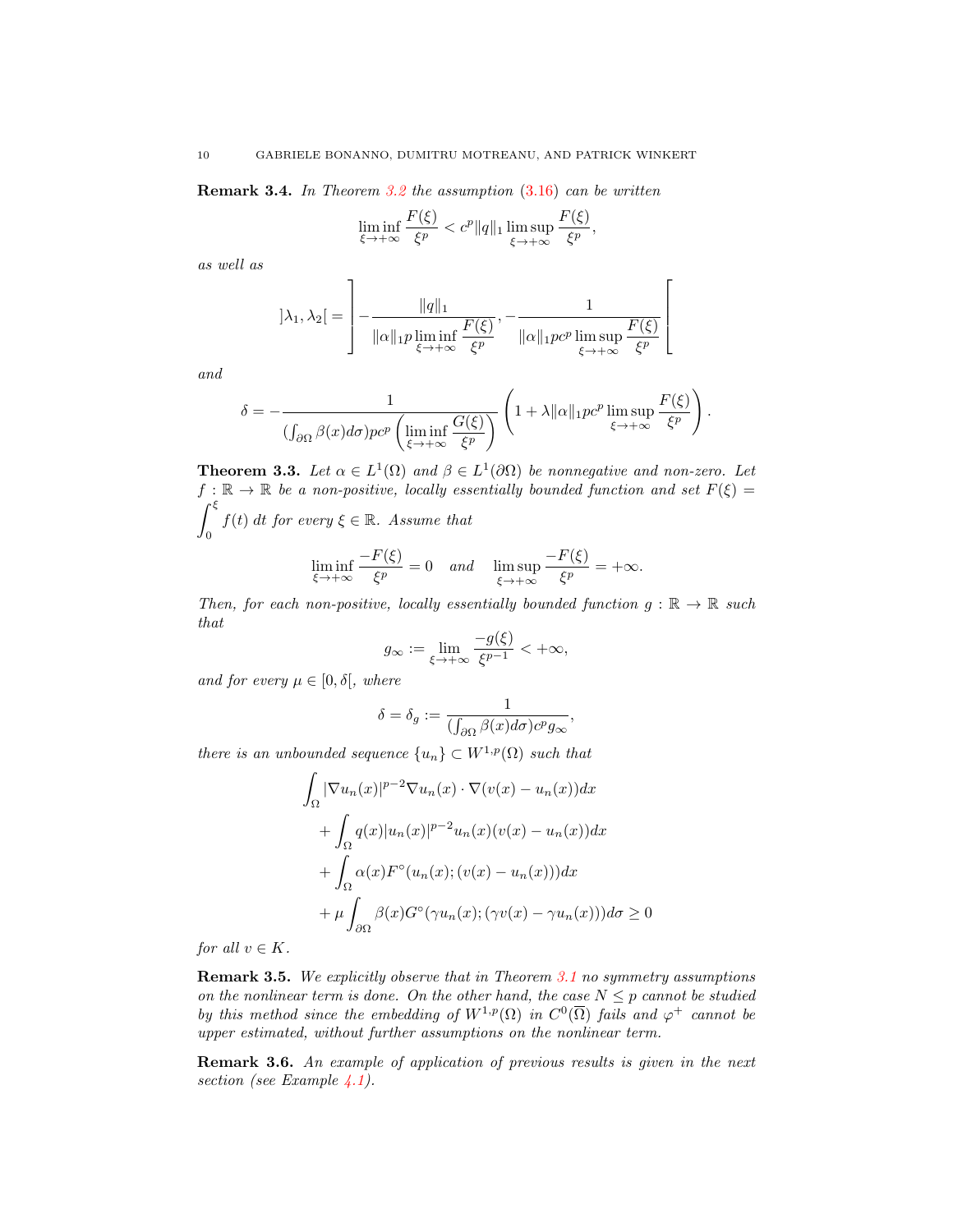If F oscillates at zero, we can give an analogous result as in Theorem [3.1.](#page-4-0) To this end, let

$$
A = \liminf_{\xi \to 0^+} \frac{\max_{|t| \le \xi} (-F(t))}{\xi^p}, \quad B = \limsup_{\xi \to 0^+} \frac{-F(\xi)}{\xi^p},
$$

and

$$
\lambda_1 = \frac{\|q\|_1}{\|\alpha\|_1 p B}, \quad \lambda_2 = \frac{1}{\|\alpha\|_1 p c^p A}.
$$
\n(3.17)

Then, our result reads as follows.

**Theorem 3.4.** Let  $\alpha \in L^1(\Omega)$  and  $\beta \in L^1(\partial \Omega)$  be nonnegative and non-zero functions. Let  $f : \mathbb{R} \to \mathbb{R}$  be a locally essentially bounded function and set  $F(\xi) =$  $\int^{\xi}$ 0  $f(t)$  dt for all  $\xi \in \mathbb{R}$ . Assume that

$$
A<\frac{1}{c^p\|q\|_1}B.
$$

Then, for each  $\lambda \in ]\lambda_1, \lambda_2[$ , where  $\lambda_1, \lambda_2$  are given by [\(3.17\)](#page-9-1), for each locally essentially bounded function  $g : \mathbb{R} \to \mathbb{R}$ , whose potential  $G(\xi) = \int_{\xi}^{\xi}$ 0  $g(t) dt, \xi \in \mathbb{R}$ satisfies

$$
G_0 := \limsup_{\xi \to 0^+} \frac{\max_{|t| \le \xi} (-G(t))}{\xi^p} < +\infty,
$$

$$
\liminf_{\xi \to 0^+} (-G(\xi)) \ge 0,
$$

and for every  $\mu \in [0, \delta],$  where

$$
\delta = \delta_{g,\lambda} := \frac{1}{\beta^* p c^p G_0} \left( 1 - \frac{\lambda}{\lambda_2} \right), \quad (\delta = +\infty \text{ if } G_0 = 0),
$$

with  $\beta^* = \int_{\partial\Omega} \beta(x) d\sigma$ , problem [\(P\)](#page-0-0) admits a sequence of distinct weak solutions converging uniformly to zero.

Proof. The proof can be done similarly as the proof of Theorem [3.1](#page-4-0) by applying part (b) of Theorem [2.1](#page-3-2) instead of part (a), thus obtaining the assertion.  $\Box$ 

#### 4. Applications and Examples

Here we present an application of Theorem [3.1](#page-4-0) to an ordinary differential problem with discontinuous nonlinearities.

<span id="page-10-0"></span>**Theorem 4.1.** Let  $\alpha \in L^1([0,1])$  be a non-negative and non-zero function and let  $\beta_1$ ,  $\beta_0$  be non-negative constants such that at least one of them is positive. Let  $f : \mathbb{R} \to \mathbb{R}$  be a non-positive, locally essentially bounded function and set  $F(\xi) =$  $\int^{\xi}$ 0  $f(t)$  dt for every  $\xi \in \mathbb{R}$ . Assume that  $-F(\xi)$ 1  $-$ F $($ 

<span id="page-10-1"></span>
$$
\liminf_{\xi \to +\infty} \frac{-F(\xi)}{\xi^2} < \frac{1}{2} \limsup_{\xi \to +\infty} \frac{-F(\xi)}{\xi^2}.\tag{4.1}
$$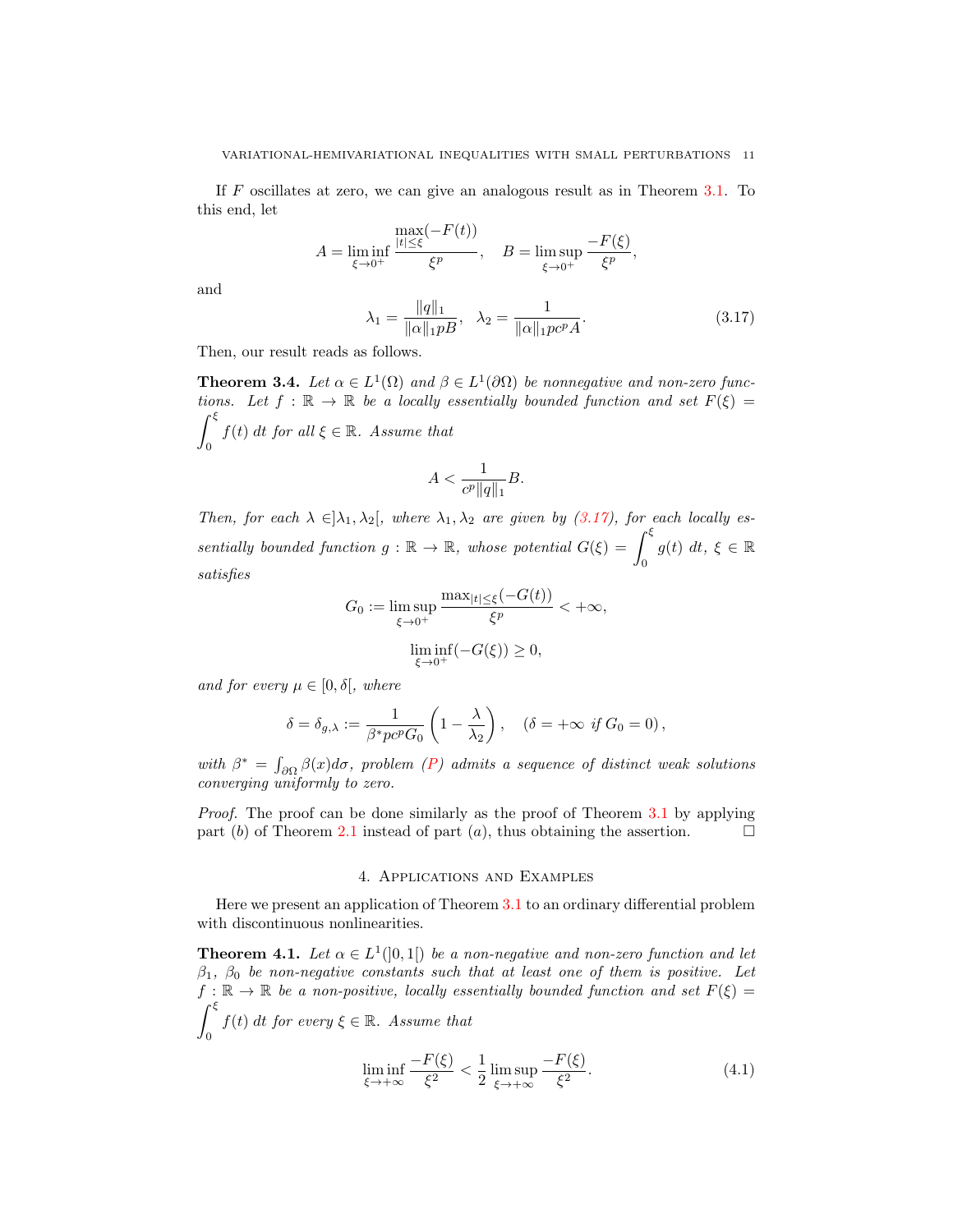Then, for each  $\lambda \in$ 1  $\begin{matrix} \phantom{-} \end{matrix}$ 1  $\|\alpha\|_1 2 \limsup_{\xi \to +\infty}$  $-F(\xi)$  $\xi^2$ , 1  $\|\alpha\|_1 4 \liminf_{\xi \to +\infty}$  $-F(\xi)$  $\xi^2$  $\lceil$  , for each non-

positive, continuous function  $g : \mathbb{R} \to \mathbb{R}$ , whose potential  $G(\xi) = \int_{\xi}^{\xi}$ 0  $g(t) dt, \xi \in \mathbb{R},$ satisfies

<span id="page-11-0"></span>
$$
G_{\infty} := \limsup_{\xi \to +\infty} \frac{-G(\xi)}{\xi^2} < +\infty,
$$

and for every  $\mu \in [0, \delta]$ , where

$$
\delta = \delta_{g,\lambda} := \frac{1}{(\beta_1 + \beta_0)4G_{\infty}} \left(1 - \lambda ||\alpha||_1 4 \liminf_{\xi \to +\infty} \frac{-F(\xi)}{\xi^p}\right),
$$

there is a sequence of pairwise distinct functions  ${u_n} \subset W^{2,2}(]0,1[)$  such that for all  $n \in \mathbb{N}$  one has

$$
\begin{cases}\nu_n''(x) - u_n(x) \in [\lambda \alpha(x) f^-(u_n(x)), \lambda \alpha(x) f^+(u_n(x))] \text{ for a.a. } x \in ]0,1[ \\
u'_n(0) = \mu \beta_0 g(u_n(0)) \\
u'_n(1) = -\mu \beta_1 g(u_n(1)).\n\end{cases} \tag{N1}
$$

Proof. The result is a consequence of Theorem [3.2.](#page-8-0) For the sake of clarity, we first point out three facts specific for the ordinary differential case that enable us to adapt the proof of Theorem [3.1](#page-4-0) to this situation. The first one is the inequality

$$
\int_{\partial\Omega} \beta(x)[-G(\gamma u(x)]d\sigma = \beta(1)[-G(u(1))] + \beta(0)[-G(u(0))]
$$
\n
$$
\leq \beta(1) \max_{|\xi| \leq \rho_n} [-G(\xi)] + \beta(0) \max_{|\xi| \leq \rho_n} [-G(\xi)] = (\beta(1) + \beta(0)) \max_{|\xi| \leq \rho_n} [-G(\xi)]
$$

for all  $||u||^p \leq pr_n$ , from which we derive

$$
\varphi^+ \leq \limsup_{n \to +\infty} \varphi(r_n) \leq p c^p \|\alpha\|_1 A + p c^p \frac{\bar{\mu}}{\bar{\lambda}} (\beta(1) + \beta(0)) G_{\infty}.
$$

The second one is the estimate

$$
\int_{\partial\Omega} \beta(x)[-G(\gamma w_n(x)]d\sigma
$$
  
=  $(\beta(1) + \beta(0))[-G(d_n)] \ge (\beta(1) + \beta(0)) \liminf_{\xi \to +\infty} (-G(\xi)) \ge 0,$ 

from which we deduce  $\lim_{n \to +\infty} J_{\bar{\lambda}}(w_n) = -\infty$ . The last one is

$$
\begin{aligned} & \left[ \int_{\partial \Omega} \beta(x) G(\gamma \overline{u}_n(x); (\gamma v(x) - \gamma \overline{u}_n(x))) d\sigma \right]^{\circ} \\ &= \left[ \beta(1) G(\overline{u}_n(1); v(1) - \overline{u}_n(1)) + \beta(0) G(\overline{u}_n(0); v(0) - \overline{u}_n(0)) \right]^{\circ} \\ &\leq \beta(1) G^{\circ}(\overline{u}_n(1); v(1) - \overline{u}_n(1)) + \beta(0) G^{\circ}(\overline{u}_n(0); v(0) - \overline{u}_n(0)), \end{aligned}
$$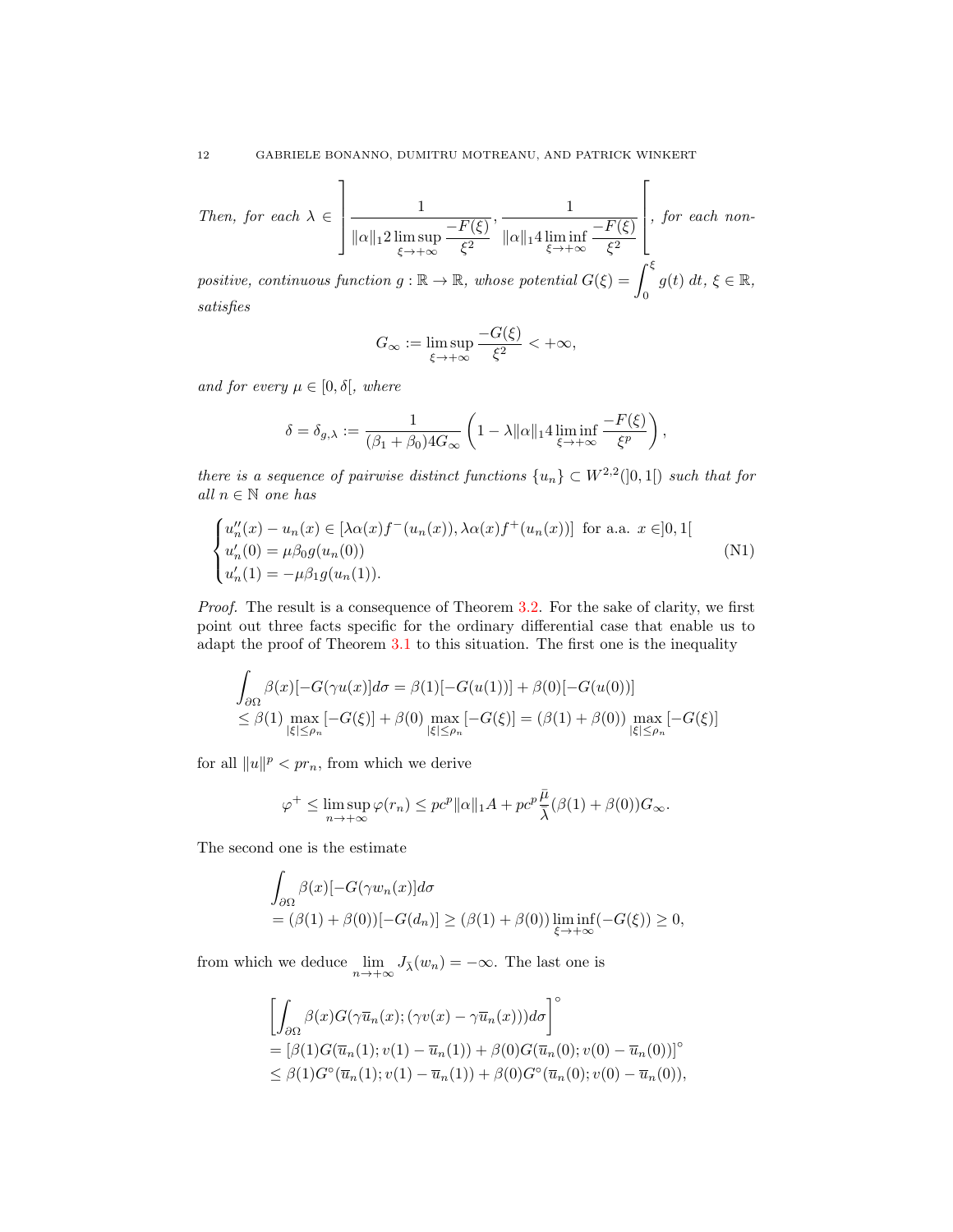from which it turns out

$$
\int_0^1 |\overline{u'}_n(x)|^{p-2} \overline{u'}_n(x) \cdot (v'(x) - \overline{u'}_n(x)) dx
$$
  
+ 
$$
\int_0^1 q(x) |\overline{u}_n(x)|^{p-2} \overline{u}_n(x) (v(x) - \overline{u}_n(x)) dx
$$
  
+ 
$$
\overline{\lambda} \int_0^1 \alpha(x) F^\circ(\overline{u}_n(x); v(x) - \overline{u}_n(x)) dx
$$
  
+ 
$$
\overline{\mu} [\beta(1) G^\circ(\overline{u}_n(1); v(1) - \overline{u}_n(1)) + \beta(0) G^\circ(\overline{u}_n(0); v(0) - \overline{u}_n(0))] \ge 0, \quad \forall v \in K.
$$

The proof of Theorem [4.1](#page-10-0) is carried out as follows. Fix  $\bar{\lambda}$  and  $\bar{\mu}$  as in the conclusion of Theorem [4.1.](#page-10-0) We may apply Theorem [3.2](#page-8-0) (see also Remark [3.2\)](#page-7-2) by choosing  $\Omega = ]0,1[, p = 2, q = 1, K = W^{1,2}(]0,1[),$  and noticing that hypothesis  $(4.1)$  in conjunction with  $(2.4)$  implies that  $(3.16)$  holds true. Then there exists an unbounded sequence  $\{\overline{u}_n\} \subset W^{1,2}(]0,1[)$  such that

$$
\int_0^1 \overline{u'}_n(x)v'(x)dx + \int_0^1 \overline{u}_n(x)v(x)dx \n+ \bar{\lambda}U^{\circ}(\overline{u}_n; v) + \bar{\mu}[\beta_1 G^{\circ}(\overline{u}_n(1); v(1)) + \beta_0 G^{\circ}(\overline{u}_n(0); v(0))] \ge 0, \quad \forall v \in W^{1,2}(]0,1[),
$$

where  $\beta_0 = \beta(0)$  and  $\beta_1 = \beta(1)$ , while the function U was introduced in Remark [3.2.](#page-7-2) Setting

$$
T_n(v) = -\left[\int_0^1 \overline{u'}_n(x)v'(x)dx + \int_0^1 \overline{u}_n(x)v(x)dx\right]
$$

$$
-\bar{\mu}\left[\beta_1 g(\overline{u}_n(1))v(1) + \beta_0 g(\overline{u}_n(0))v(0)\right]
$$

for all  $v \in W^{1,2}(]0,1[)$ , we see that  $T_n$  is linear and continuous on  $W^{1,2}(]0,1[)$ , and  $T_n \in \bar{\lambda} \partial U(\bar{u}_n)$ . Taking into account that  $W^{1,2}(]0,1[)$  is continuously and densely embedded in  $L^2(]0,1[)$ , from [\[6,](#page-13-6) Theorem 2.2] we know that there is  $h_n \in L^2(]0,1[)$ such that

$$
-\left[\int_0^1 \overline{u'}_n(x)v'(x)dx + \int_0^1 \overline{u}_n(x)v(x)dx\right] - \overline{\mu}\left[\beta_1 g(\overline{u}_n(1))v(1) + \beta_0 g(\overline{u}_n(0))v(0)\right]
$$
  
= 
$$
\int_0^1 h_n(x)v(x)dx
$$

for all  $v \in W^{1,2}(]0,1[)$ . This ensures that  $\overline{u}_n$  is the unique solution of the problem

$$
\begin{cases}\n u'' - u = h_n(x) \text{ in } [0, 1[ \\
 u'(0) = -\bar{\mu}\beta_0 g(u(0)) \\
 u'(1) = \bar{\mu}\beta_1 g(u(1))\n\end{cases}
$$

and, in addition,  $\overline{u}_n \in W^{2,2}(]0,1[)$ . Moreover, since  $T_n \in \overline{\lambda} \partial U(\overline{u}_n)$ , we deduce through [\[6,](#page-13-6) Corollary, p. 111] that

$$
h_n(x) \in [\bar{\lambda}\alpha(x)f^-(\bar{u}_n(x)), \bar{\lambda}\alpha(x)f^+(\bar{u}_n(x)) \text{ for a.a. } x \in ]0,1[.
$$

Hence the conclusion regarding problem [\(N1\)](#page-11-0) is obtained with  $u_n = \overline{u}_n$ .

Remark 4.1. Theorem [1.1](#page-1-0) in the Introduction is a direct consequence of Theorem [4.1.](#page-10-0)

 $\Box$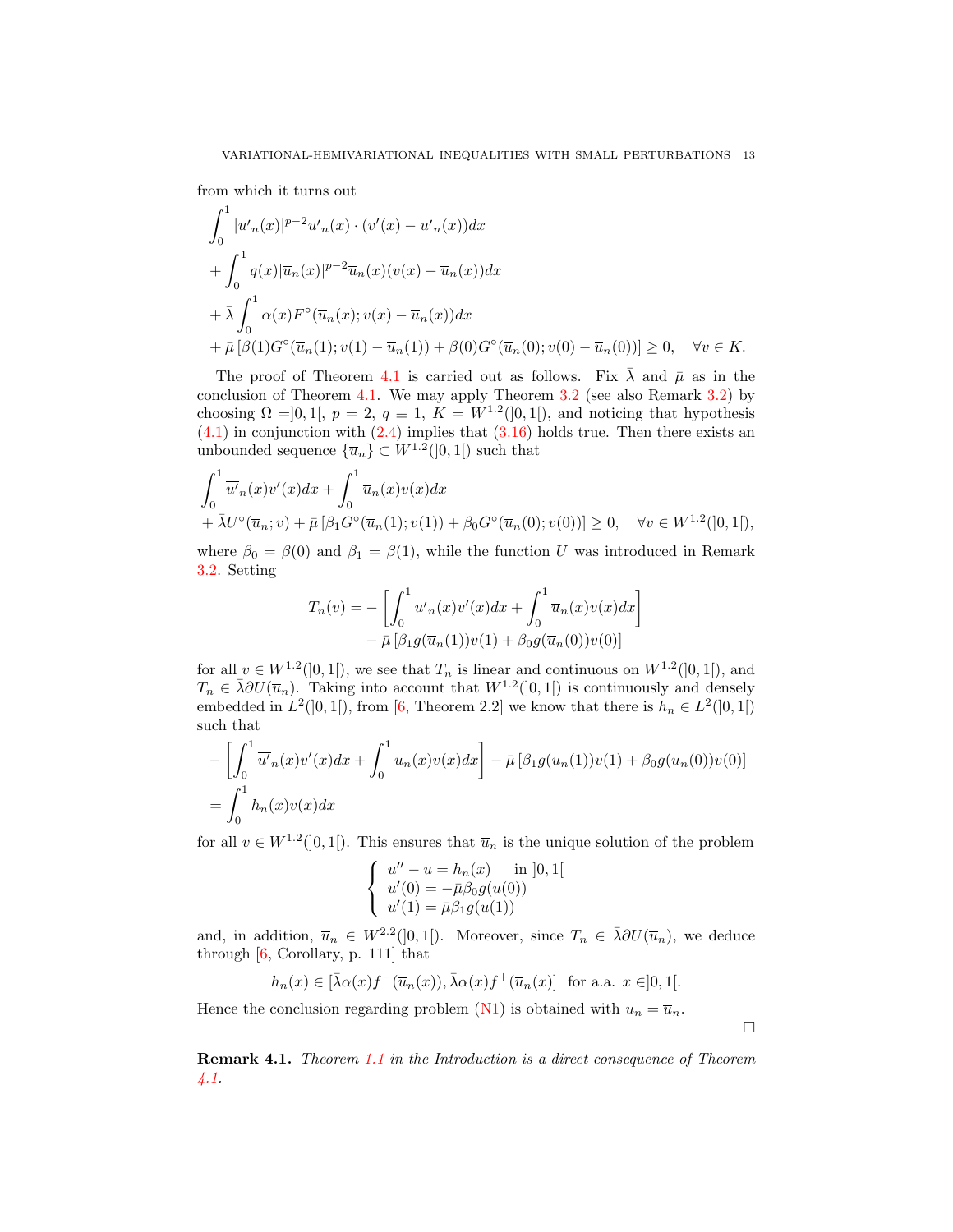## <span id="page-13-9"></span>Example 4.1. Set

 $\overline{a}$ 

$$
n := \frac{2n!(n+2)! - 1}{4(n+1)!}, \quad b_n := \frac{2n!(n+2)! + 1}{4(n+1)!}
$$

for every  $n \in \mathbb{N}$  and define the nonnegative (discontinuous) function  $f_p : \mathbb{R} \to \mathbb{R}$  by

$$
f_p(t) = \begin{cases} 2(n+1)! [n^{p-1}(n+1)!^p - (n-1)^{p-1} n!^p] & \text{if } t \in \bigcup_{n \in \mathbb{N}} ]a_n, b_n[, \\ 0 & \text{otherwise.} \end{cases}
$$

Denoting  $F_p(\xi) = \int^{\xi} f_p(t) dt$  for every  $\xi \in \mathbb{R}$ , a simple computation shows that  $\mathbf{0}$  $\liminf_{\xi \to +\infty}$  $F_p(\xi)$  $\frac{p(S)}{\xi^p} = 0$  and  $\limsup_{\xi \to +\infty}$  $F_p(\xi)$  $\frac{p(S)}{\xi^p}$  =  $+\infty$ . Owing to Theorem [3.3,](#page-9-0) there is a sequence of pairwise distinct functions  $\{u_n\} \subset W^{1,p}(\Omega)$  such that

$$
\int_{\Omega} |\nabla u_n(x)|^{p-2} \nabla u_n(x) \cdot \nabla (v(x) - u_n(x)) dx
$$
  
+ 
$$
\int_{\Omega} |u_n(x)|^{p-2} u_n(x) (v(x) - u_n(x)) dx
$$
  
+ 
$$
\int_{\Omega} (-F)^{\circ} (u_n(x); v(x) - u_n(x)) dx
$$
  
+ 
$$
\int_{\partial \Omega} [-|\gamma u_n(x)|^{\frac{p-1}{2}}] (\gamma v(x) - \gamma u_n(x)) d\sigma \ge 0, \quad \forall v \in K.
$$

In particular, Theorem [4.1](#page-10-0) ensures that there is a sequence of pairwise distinct functions  $\{u_n\} \subset W^{2,2}(]0,1[)$  such that for all  $n \in \mathbb{N}$  there holds

$$
\left\{\begin{array}{ll} -u_n''(x)+u_n(x)\in [f_2^-(u(x)),f_2^+(u(x))] & \text{for a.a. } x\in ]0,1[\\ u_n'(0)=-\sqrt{|(u_n(0)|} \\ u_n'(1)=\sqrt{|(u_n(1)|}. \end{array}\right.
$$

Acknowledgement: The authors are grateful to the referees for the careful reading and helpful comments.

## **REFERENCES**

- <span id="page-13-8"></span>[1] G. Bonanno and P. Candito, Three solutions to a Neumann problem for elliptic equations involving the  $p$ -Laplacian, Arch. Math. (Basel) 80 (2003), 424-429.
- <span id="page-13-0"></span>[2] G. Bonanno and G. D'Agu`ı, A Neumann boundary value problem for the Sturm-Liouville equation, Appl. Math. Comput. 208 (2009), 318-327.
- <span id="page-13-1"></span>[3] G. Bonanno and G. D'Agu`ı, On the Neumann Problem for elliptic equations involving the p−Laplacian, J. Math. Anal. Appl. 358 (2009), 223-228, .
- <span id="page-13-7"></span>[4] G. Bonanno and G. Molica Bisci, Infinitely many solutions for a boundary value problem with discontinuous nonlinearities, Bound. Value Probl. 2009 (2009), 1-20.
- <span id="page-13-2"></span>[5] P. Candito, Infinitely many solutions to the Neumann problem for elliptic equations involving the p-Laplacian and with discontinuous nonlinearities, Proc. Edinb. Math. Soc. (2) 45 (2002), 397–409.
- <span id="page-13-6"></span>[6] K. C. Chang, Variational methods for nondifferentiable functionals and their applications to partial differential equations, J. Math. Anal. Appl. 80 (1981), 102-129.
- <span id="page-13-5"></span>[7] F. H. Clarke, Optimization and Nonsmooth Analysis, Classics in Applied Mathematics, vol. 5, SIAM, Philadelphia, 1990.
- <span id="page-13-4"></span>[8] A. Kristály and G. Moroşanu, New competition phenomena in Dirichlet problems, J. Math. Pures Appl. 94 (2010), 555–570.
- <span id="page-13-3"></span>[9] A. Kristály and D. Motreanu, Nonsmooth Neumann-type problems involving the p-Laplacian, Numer. Funct. Anal. Optim. 28 (2007), 1309–1326.